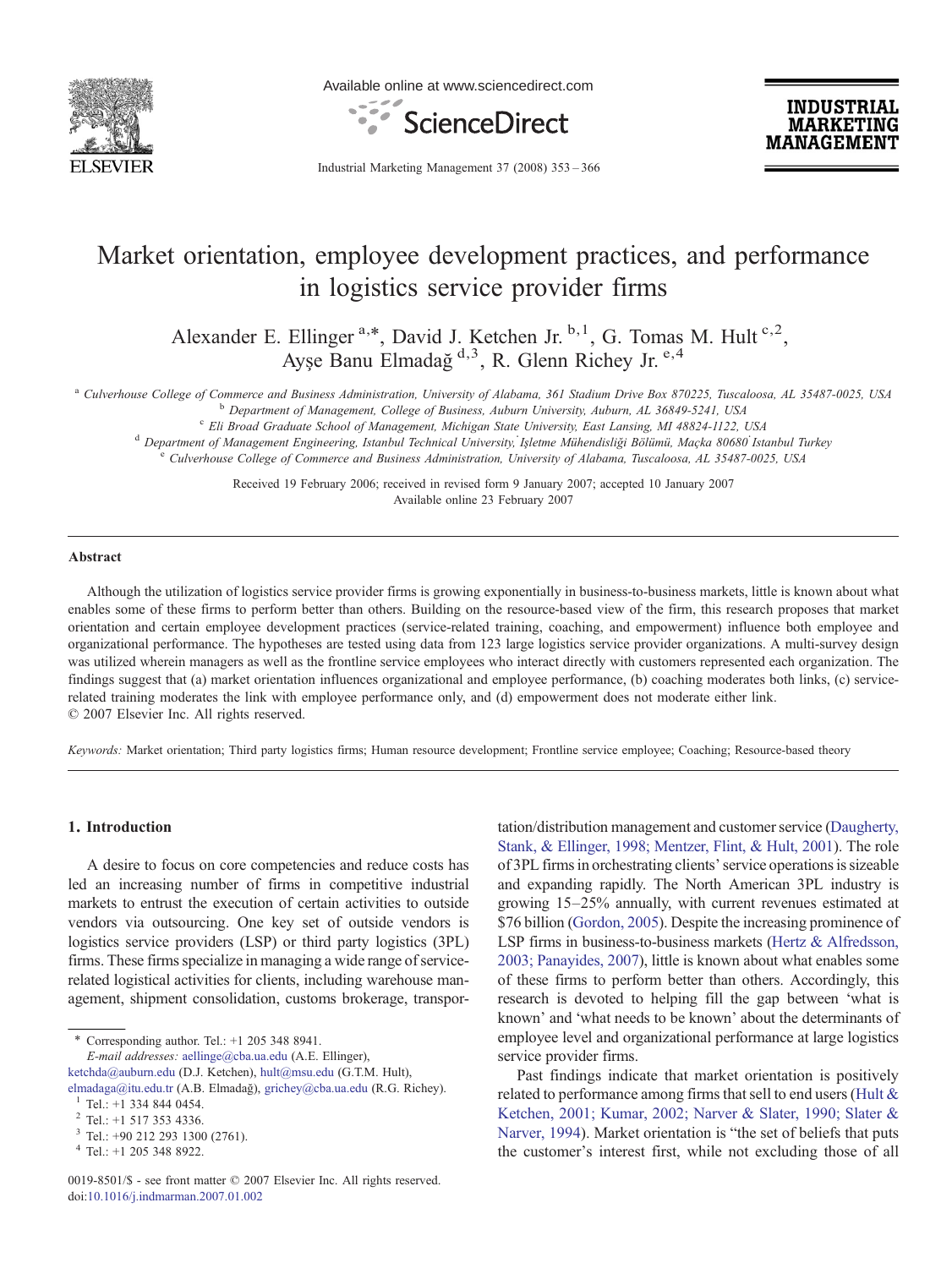other stakeholders such as owners, managers, and employees, in order to develop a long-term profitable enterprise" [Deshpandé,](#page--1-0) [Farley and Webster, \(1993, p.27\)](#page--1-0). Recent studies suggest that this concept offers a powerful tool for the field of industrial marketing [\(Beverland & Lindgreen, 2006; González-Benito &](#page--1-0) [González-Benito, 2005; Sanzo, Santos, Vázques, & Alvarez,](#page--1-0) [2002\)](#page--1-0). Therefore, in attempting to build knowledge about the performance of LSP firms that are increasingly utilized by business-to-business organizations to execute service processes for competitive advantage, the concept of 'market orientation' is the phenomenon of interest.

Although market orientation has attracted considerable attention in the business-to-business marketing literature, several important questions require further examination. First, recent studies recommend additional assessment of the influence of market orientation on LSP firm performance [\(Martin &](#page--1-0) [Grbac, 2003; Mason, Doyle, & Wong, 2006; Min & Mentzer,](#page--1-0) [2000\)](#page--1-0). Second, the extent to which, if any, market orientation enhances employee level outcomes remains unclear [\(Raju &](#page--1-0) [Lonial, 2001](#page--1-0)). Adding clarity here is especially important in the context of logistics service provision because the frontline orchestration of LSP firms' activities are their customer contact agents and managers who interact with manufacturer and supplier customers to ensure that the right products arrive in the right places at the right times (cf. [Vickery, Jayaram, Droge, &](#page--1-0) [Calantone, 2003\)](#page--1-0).

Third, extant market orientation research suffers from a 'black box' problem (cf. [Lawrence, 1997\)](#page--1-0). It seems unlikely that customers buy a service provider's products simply because the organization adopts a market orientation. Instead, market orientation can best enhance performance if process and procedures that support its implementation are put in place. Thus, consistent with evidence that effective human resource development influences performance (e.g., [Huselid, 1995\)](#page--1-0), the current research proposes that certain employee development practices (i.e., service-related training, coaching, and empowerment) intervene in the market orientation–performance relationship.

The resource-based view provides the foundation for the assertion that market orientation can enhance performance. From this view, market orientation is an asset that is valuable, rare, and inimitable and as such it provides a competitive advantage to organizations that possess it ([Barney, 1991; Day,](#page--1-0) [1994\)](#page--1-0). The positioning of employee development practices as moderators between market orientation and performance is consistent with Deshpandé, Farley and Webster's contention that market orientation is an underlying part of corporate culture whereby a "deeply rooted set of values and beliefs…consistently reinforce such a customer focus and pervade the organization (1993, p.27)," and with recent resource-based theorizing which argues that resources create value only in conjunction with supporting systems and processes ([Barney & Mackey, 2005;](#page--1-0) [Santos-Vijande, Sanzo-Pérez, Álvarez-González, & Vázquez-](#page--1-0)[Casielles, 2005; Sirmon, Hitt, & Ireland, 2007\)](#page--1-0).

According to these ideas, beliefs (such as market orientation) must be supported by behavioral processes (such as employee development practices) to influence outcomes. Thus, recent research in marketing innovation suggests that the coordinated efforts of employees and managers are required to develop a firm's market orientation through the manipulation and deployment of resources ([Menguc & Auh, 2006](#page--1-0)). Given this process



Note: FLSE = frontline service employees. MO, EMPOWER, TRAIN, and COACH are measured with multi-attribute indicators that are averaged across the managers' and the FLSEs' responses. EPERF is based on the FLSEs' responses. OPERF are based on the managers' responses. AGE and SIZE (# of people) are also from the managersi responses and are included as the natural logarithm of the number. HTRAIN, TENO, and TENP are from FLSE respondents.